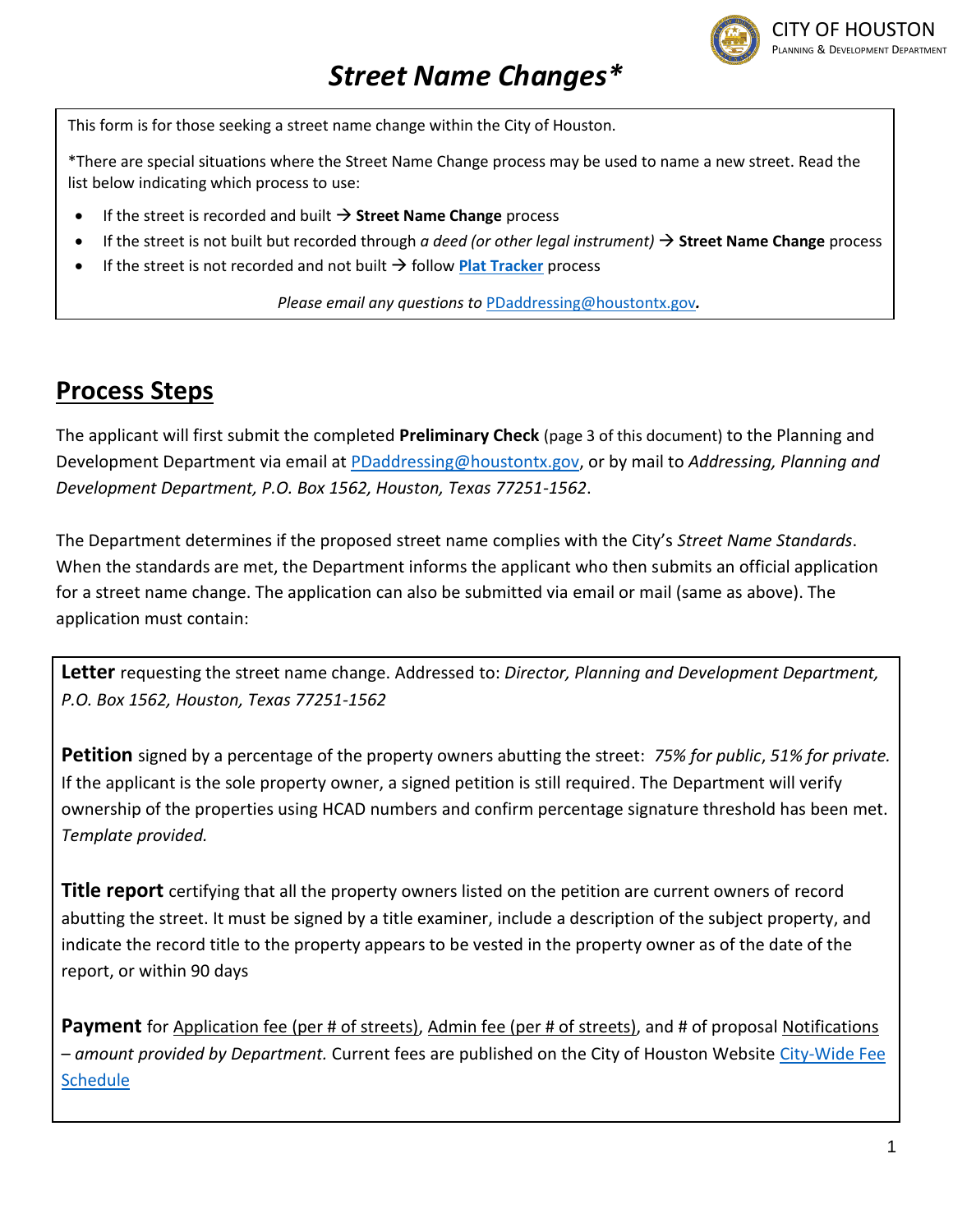

\*For private roads, applicant must *also* include:

**Metes & bounds** written description of the property occupied by the private street or a copy of a recorded plat depicting the private street

**Boundary survey map** of the property occupied by the private street that has been prepared by an engineer or surveyor, shows all engineering and survey data, and accurately depicts the location of the private street, and is prepared in conformance with the official survey system described in division 2 of article III of chapter 33 of this Code

The Department reviews and verifies all the documents required in the application.

The Department sends notifications to any abutting property owners and public agencies of the proposed name change and allows a 30-day period for comments.

The Department prepares an RCA (Request Council Action) and an ordinance for City Council to consider.

City Council votes on the proposed ordinance. If approved, the name change will be effective 90 days after passage of the ordinance.

The Department sends notifications to the abutting property owners and public agencies of the approved name change to go into effect after the 90 days.

If the street signs are not managed by the COH, the applicant will coordinate the signs to be made with their respective agency. If the street signs are managed by the COH, the Department asks the Traffic Management and Maintenance Division of Houston Public Works to put up new street signs.

> Please check this box acknowledging that you have read the **Process Steps** listed in this document. Please reach out if you have any questions.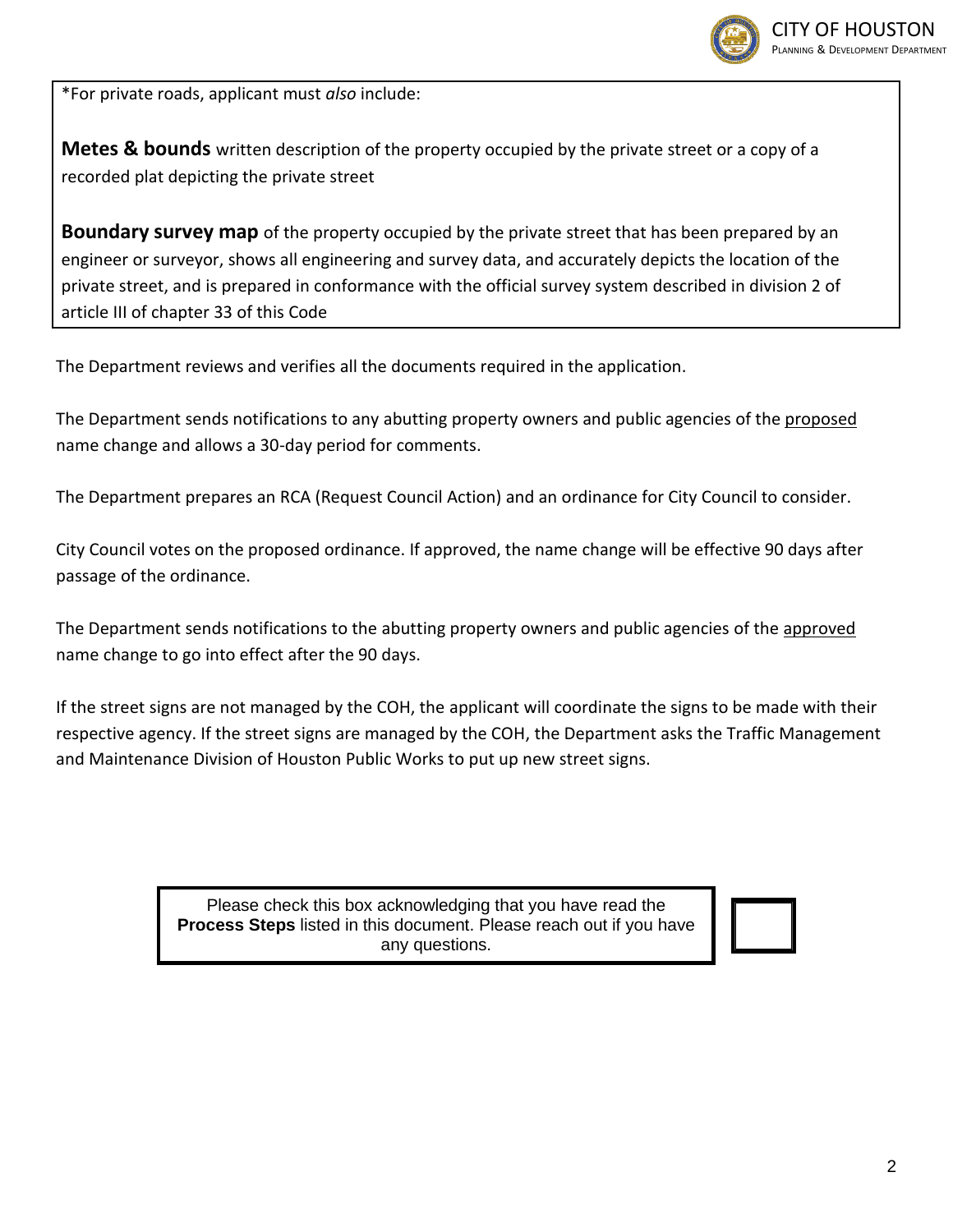

# **Preliminary Check** *(Please fill out)*

| Date of Inquiry:                                               |                                                                                                                 |
|----------------------------------------------------------------|-----------------------------------------------------------------------------------------------------------------|
| Name / Organization:<br>(must be an abutting property owner)   |                                                                                                                 |
| <b>Email Address:</b>                                          |                                                                                                                 |
| <b>Phone Number:</b>                                           |                                                                                                                 |
| <b>Mailing Address:</b>                                        |                                                                                                                 |
|                                                                | *Names of existing streets may be changed only when the entire length of street is included in the name change* |
| <b>Current Street Name:</b>                                    |                                                                                                                 |
| <b>Intersecting Street or</b><br><b>Dead End:</b>              |                                                                                                                 |
| <b>Intersecting Street or</b><br><b>Dead End:</b>              |                                                                                                                 |
| <b>Proposed Street Name:</b><br>(Standards on following pages) |                                                                                                                 |
|                                                                | *Please inquire with PD Addressing if application requires multiple streets*                                    |
| Road ownership:<br>(check one)                                 | <b>Public</b><br><b>Private</b>                                                                                 |
| $individual(s)$ ):                                             | Background and reason of change (If proposed street name is a proper name, include any links describing the     |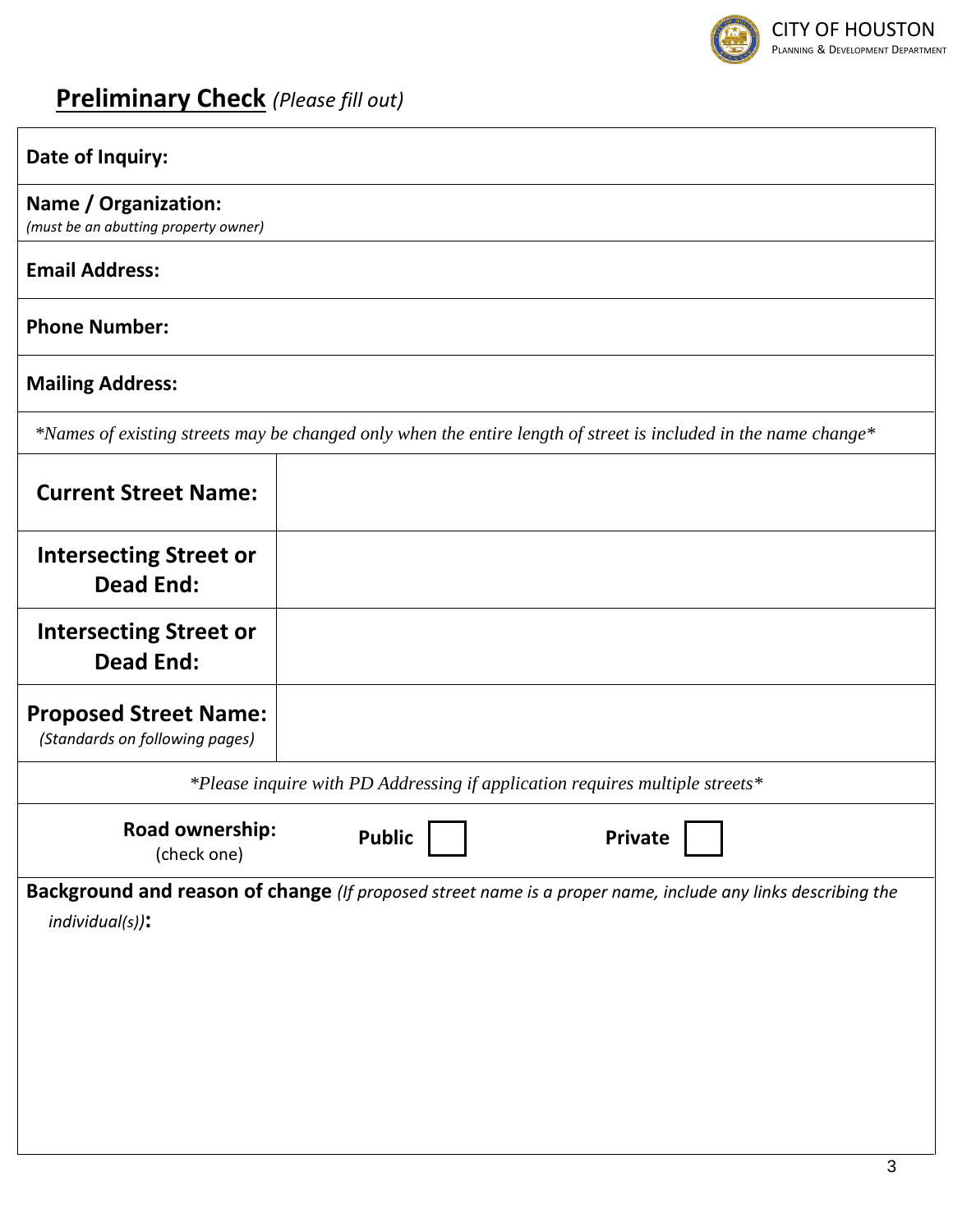

### **Street Naming Standards** [\(Chapter 41-22\)](https://library.municode.com/tx/houston/codes/code_of_ordinances?nodeId=COOR_CH41STNASIAD_ARTIIST_DIV1STNASIAD_S41-22STNA)

- The proposed street name must not be a duplicate name of any existing street name in the city or its extraterritorial jurisdiction.
	- ✓ Use 'Street Name Check' tool to identify duplicate street names: <https://plattracker.houstontx.gov/edrc/PSOStreetNameCheck.aspx>
	- $\checkmark$  If a street name is reserved with the City's reservation system, the name will expire in 60 days if no payment has been submitted.
- **•** A new street that is a direct extension of an existing street shall have the same name as the existing street, unless the existing street name is a duplicate street name.
- A non-public street that is a direct extension of a public street or a cul-de-sac shall not have the same name as the public street.
- Street name suffixes must be assigned as follows:
	- ✓ Court, Circle or Loop are reserved for cul-de-sac or loop streets.
	- $\checkmark$  Boulevard, Crossing, Crossroad, Expressway, Motorway, Parkway and Speedway are reserved for major thoroughfares or divided streets with at least 2 lanes of traffic in each direction.
	- $\checkmark$  Bypass, Highway and Freeway shall be reserved for designated highways or freeways under the jurisdiction of the Texas Department of Transportation.
	- ✓ Avenue, Drive, Road and Street shall be used only to designate major thoroughfares, major collector streets, collector streets or local streets.
	- $\checkmark$  Bridge, Fork, Lane, Oval, Passage, Path, Place, Trail and Way shall be used only to designate collector streets or local streets.
	- $\checkmark$  Tunnel shall be used only to designate streets that provide underground or underwater passage.
	- $\checkmark$  A street name suffix shall not be used as part of the street name.
	- $\checkmark$  The abbreviation of a street name suffix shall be consistent with the United States Postal Service postal addressing standards
- A Street name shall not include any typographic characters or symbols.
- Street name prefixes such as North, South, East, and West may be used to clarify the general location of the street. However, such prefixes must be consistent with the existing and established street naming and address numbering system of the general area in which the street is located.